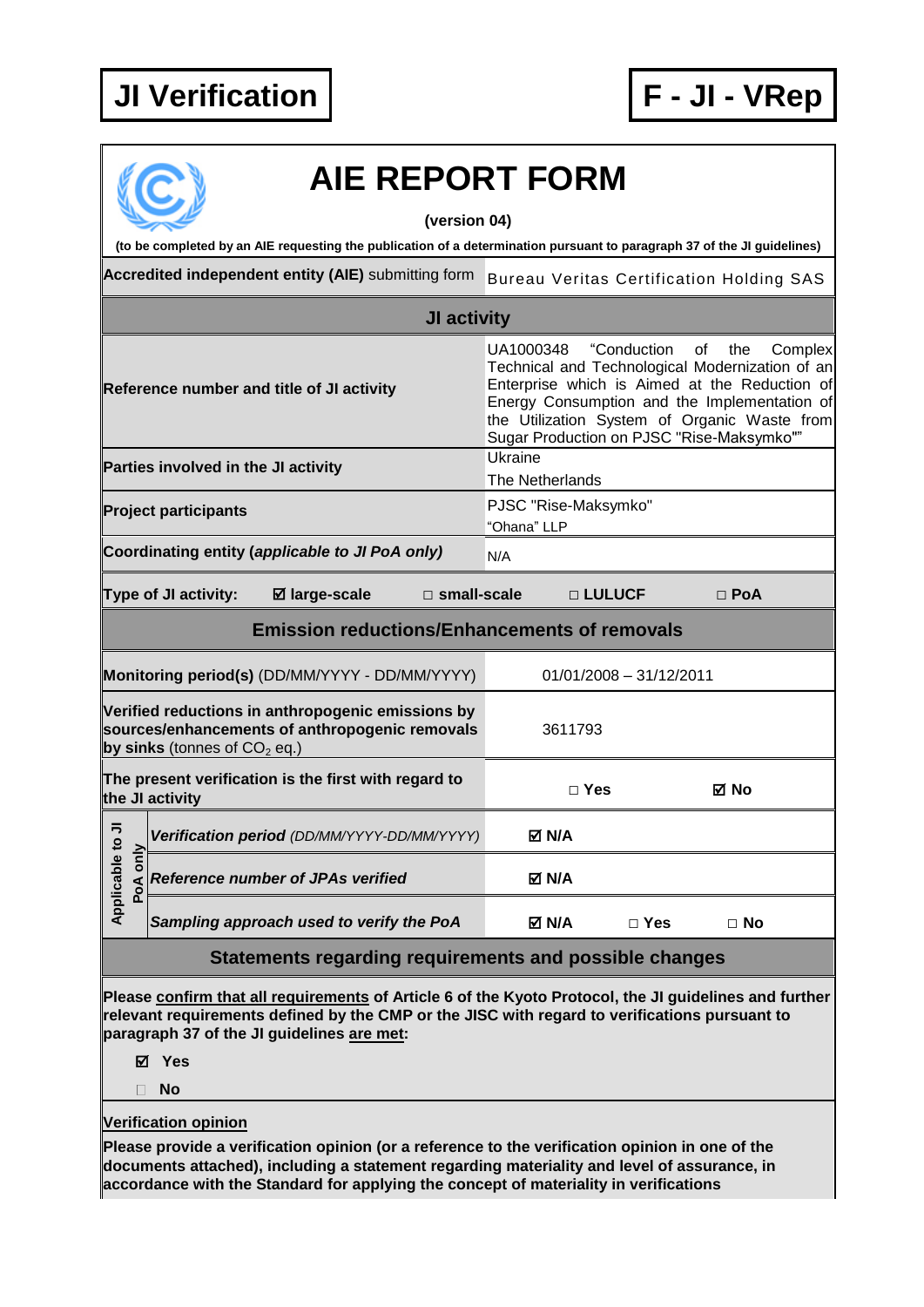The verification opinion is provided in the attached Verification Report №UKRAINE ver/0368/2011 version 02 dated 10/07/2012.

| □ Yes                                                 |                                                                                                                  | ⊠ No      |                                                                                              |
|-------------------------------------------------------|------------------------------------------------------------------------------------------------------------------|-----------|----------------------------------------------------------------------------------------------|
| <b>⊠ N/A</b>                                          |                                                                                                                  |           |                                                                                              |
| M ND                                                  | $\Box$ Yes                                                                                                       | $\Box$ No |                                                                                              |
| <b>⊠ N/A</b>                                          | $\Box$ Yes                                                                                                       | $\Box$ No |                                                                                              |
|                                                       |                                                                                                                  |           |                                                                                              |
| M ND                                                  | $\Box$ Yes                                                                                                       | $\Box$ No |                                                                                              |
| M N/A                                                 | $\Box$ Yes                                                                                                       | $\Box$ No |                                                                                              |
| M N/A                                                 | $\Box$ Yes                                                                                                       | $\Box$ No |                                                                                              |
| M N/A                                                 | $\Box$ Yes                                                                                                       | $\Box$ No |                                                                                              |
| $\Box$ Yes<br>⊠ No                                    |                                                                                                                  |           |                                                                                              |
|                                                       |                                                                                                                  |           |                                                                                              |
| M N/A                                                 | $\sqcap$ Yes                                                                                                     | $\Box$ No |                                                                                              |
|                                                       |                                                                                                                  |           |                                                                                              |
| defined in JI guidelines (paragraph 33) are still met | monitoring period, please confirm that the changes<br>List of documents attached to the verification report form |           | Please attach relevant documents used in the verification process and mark below accordingly |